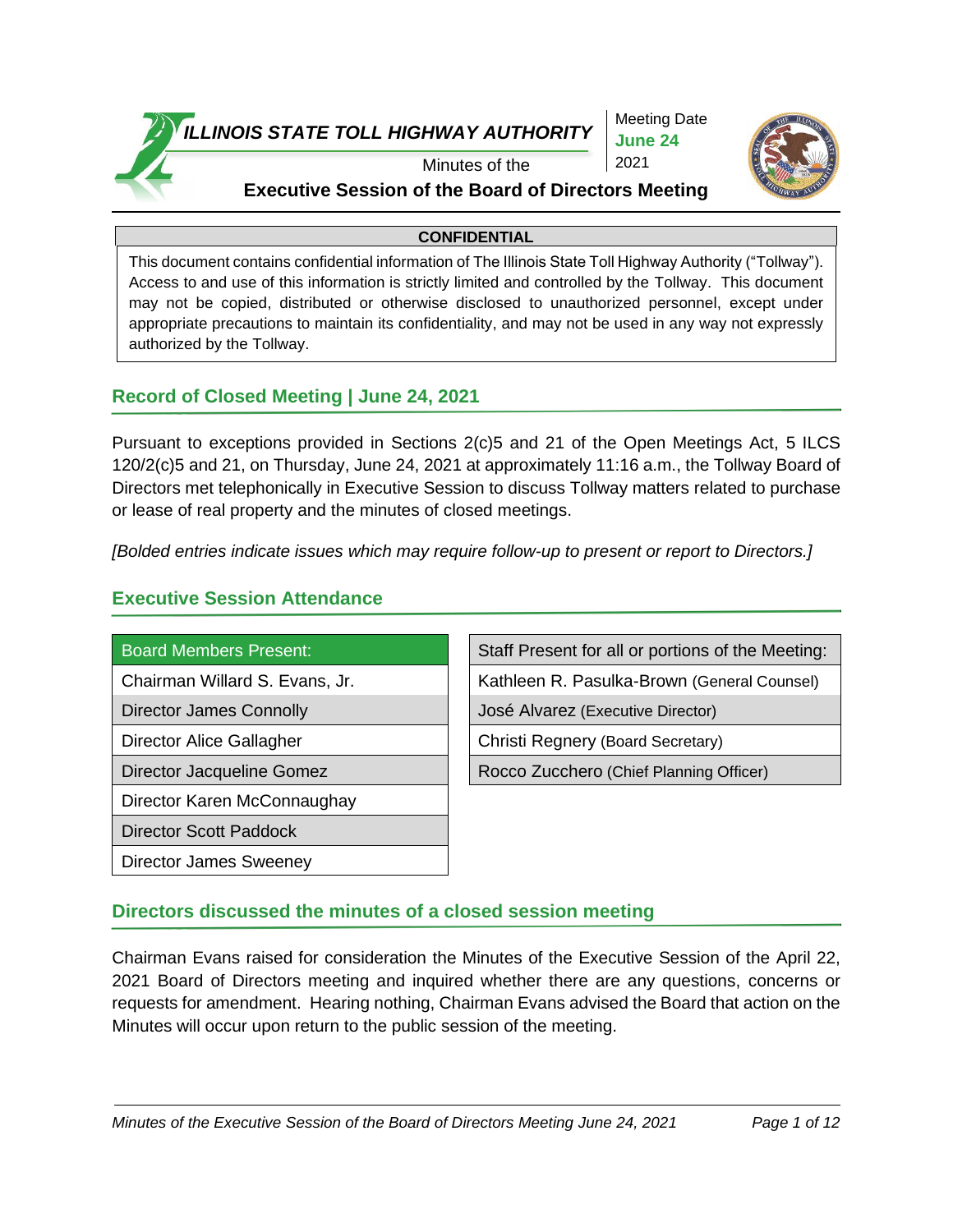

Meeting Date **June 24**



**Directors discussed land acquisition activities**

**Identification of Real Estate Parcels (Legal Item 2):** *[Discussions related to land acquisition are redacted.]* 

# **Re-Enter Public Session**

There being no further Executive Session business, Chairman Evans entertained a motion to reenter the public session of the regular Board Meeting. Director Gomez made such a motion, seconded by Director McConnaughay. Chairman Evans asked that the roll be called on the motion, the vote of yeas and nays being as follows:

Yeas: Director Gomez, Director McConnaughay, Director Connolly, Director Gallagher, Director Paddock, Director Sweeney, Chairman Evans (7)

Nays: (0)

The motion PASSED.

The Executive Session concluded at approximately 11:21 a.m.

Minutes taken by: \_\_\_\_\_\_\_\_\_\_\_\_\_\_\_\_\_\_\_\_\_\_\_\_\_\_\_\_\_\_\_\_\_\_/s/ on original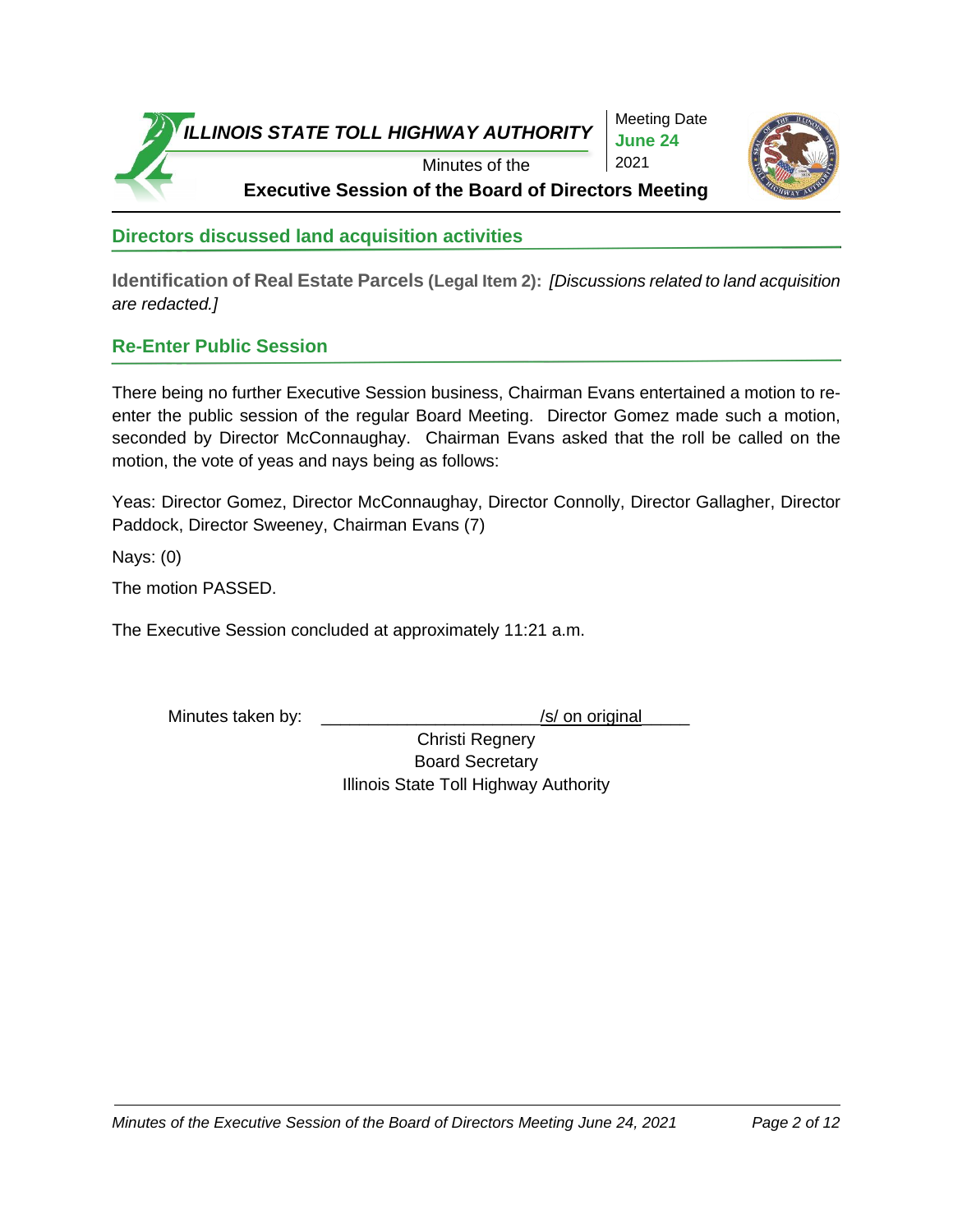

Meeting Date **July 22** 2021



Minutes of the

# **Executive Session of the Board of Directors Meeting**

### **CONFIDENTIAL**

This document contains confidential information of The Illinois State Toll Highway Authority ("Tollway"). Access to and use of this information is strictly limited and controlled by the Tollway. This document may not be copied, distributed or otherwise disclosed to unauthorized personnel, except under appropriate precautions to maintain its confidentiality, and may not be used in any way not expressly authorized by the Tollway.

# **Record of Closed Meeting | July 22, 2021**

Pursuant to exceptions provided in Sections 2(c)2, 5, 11 and 21 of the Open Meetings Act, 5 ILCS 120/2(c)2, 5, 11 and 21, on Thursday, July 22, 2021 at approximately 11:52 a.m., the Tollway Board of Directors met telephonically in Executive Session to discuss Tollway matters related to collective bargaining, the purchase or lease of real property, probable or pending litigation and the minutes of closed meetings.

*[Bolded entries indicate issues which may require follow-up to present or report to Directors.]*

### **Executive Session Attendance**

Director Alice Gallagher

Director Jacqueline Gomez

Director Karen McConnaughay

Director Scott Paddock

Director Gary Perinar

Director James Sweeney

Board Members Present: Staff Present for all or portions of the Meeting:

Chairman Willard S. Evans, Jr. Kathleen R. Pasulka-Brown (General Counsel)

Director James Connolly José Alvarez (Executive Director)

Director Stephen Davis Christi Regnery (Board Secretary)

## **Directors discussed the minutes of a closed session meeting**

Chairman Evans raised for consideration the Minutes of the Executive Session of the June 24, 2021 Board of Directors meeting and inquired whether there are any questions, concerns or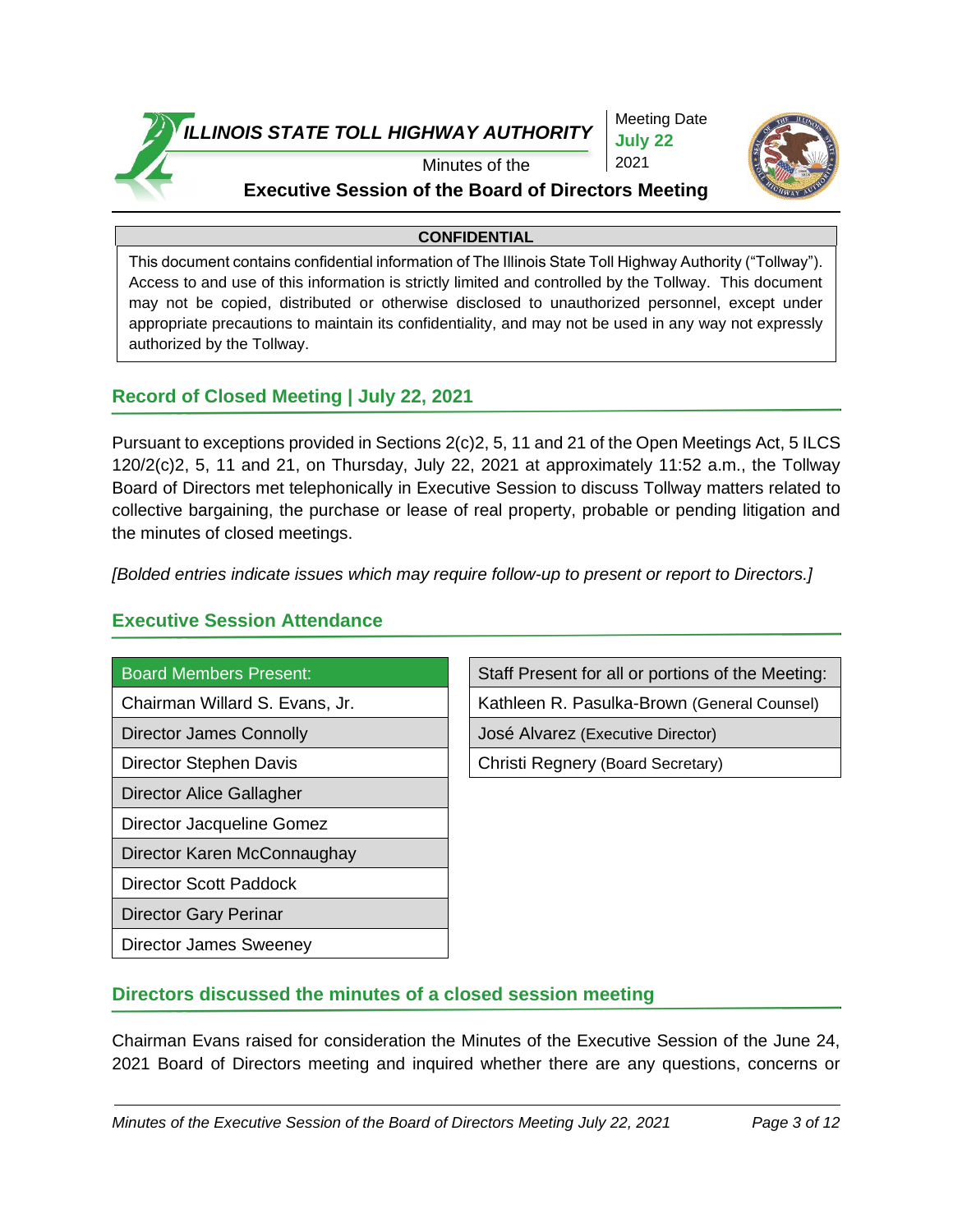

Meeting Date **July 22** 2021



### Minutes of the **Executive Session of the Board of Directors Meeting**

requests for amendment. Hearing nothing, Chairman Evans advised the Board that action on the Minutes will occur upon return to the public session of the meeting.

### **Directors discussed the executive session minutes for public release**

Chairman Evans next raised for consideration the executive session minutes of the Tollway Board between April 2009 and April 2021 proposed for public release. He reminded Directors that, in accordance with the Open Meetings Act, the Board performs a semiannual review of the written minutes of all closed session meetings to determine if portions no longer require confidential treatment and should be made available for public inspection. He then inquired whether there are any questions or concerns regarding the contents of these minutes proposed and demarcated by General Counsel either for public release or continued redaction. Hearing nothing, Chairman Evans advised the Board that action on the executive session minutes for public release will occur upon return to the public session of the meeting.

### **Directors discussed land acquisition activities**

**Identification of Real Estate Parcels (Legal Item 1):***[Discussions related to land acquisition are redacted.]* 

### **Directors discussed pending or probable litigation**

*[Discussions related to litigation and litigation strategy are redacted.]*

*[Discussions related to litigation and litigation strategy are redacted.]*

[*Director Davis departed the Meeting at approximately 1:25 p.m*.]

[*Secretary's note: Due to a recording time limit restriction by the teleconference service used to facilitate the meeting, the final approximately 15 minutes of the Executive Session were not recorded. Minutes were taken throughout by the Board Secretary. During such time, no action was taken by the Board with exception of a motion to re-enter the public meeting as noted below.*]

**Directors discussed collective bargaining**

*[Discussions related to collective bargaining issues are redacted.]*.

**Directors discussed pending or probable litigation**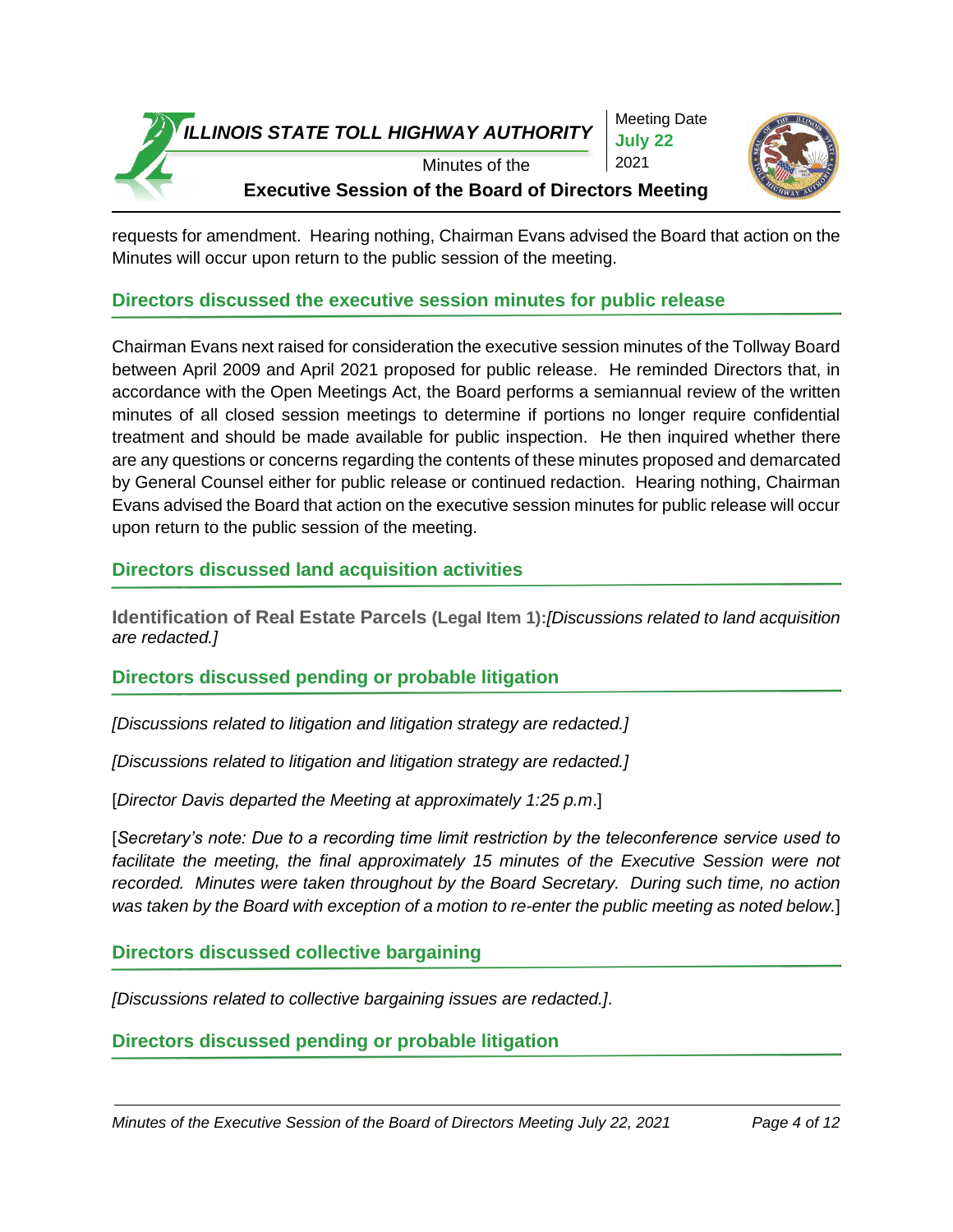Meeting Date **July 22** 2021



Minutes of the **Executive Session of the Board of Directors Meeting**

**Johnson and Rosa v. ISTHA:** General Counsel advised the Board that the Court recently granted summary judgment in favor of the Tollway in the matter of *Johnson and Rosa v. ISTHA, et al*., which involved four consolidated lawsuits arising out of a March 25, 2016 accident in a Tollway construction zone on I-90. She noted that Plaintiffs will likely appeal.

# **Re-Enter Public Session**

There being no further Executive Session business, Chairman Evans entertained a motion to reenter the public session of the regular Board Meeting. Director Perinar made such a motion, seconded by Director Connolly. Chairman Evans asked that the roll be called on the motion, the vote of yeas and nays being as follows:

Yeas: Director Perinar, Director Connolly, Director Gallagher, Director McConnaughay, Director Paddock, Director Sweeney, Chairman Evans (7)

Nays: (0)

The motion PASSED.

The Executive Session concluded at approximately 1:45 p.m.

Minutes taken by: \_\_\_\_\_\_\_\_\_\_\_\_\_\_\_\_\_\_\_\_\_\_\_\_\_\_\_\_\_\_\_\_\_/s/ on original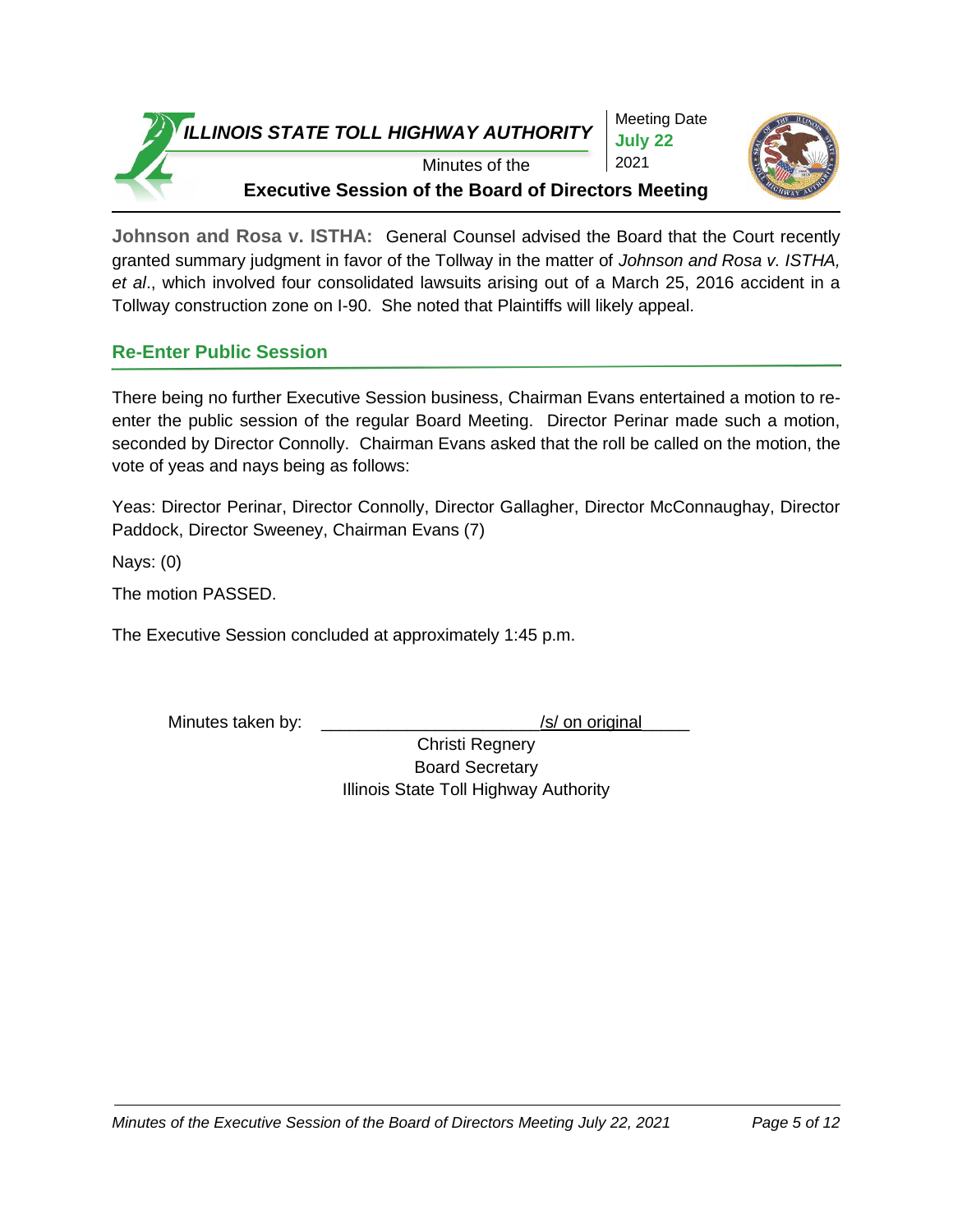

Meeting Date **September 9** 2021



# Minutes of the

### **Executive Session of the Board of Directors Meeting**

### **CONFIDENTIAL**

This document contains confidential information of The Illinois State Toll Highway Authority ("Tollway"). Access to and use of this information is strictly limited and controlled by the Tollway. This document may not be copied, distributed or otherwise disclosed to unauthorized personnel, except under appropriate precautions to maintain its confidentiality, and may not be used in any way not expressly authorized by the Tollway.

### **Record of Closed Meeting | September 9, 2021**

Pursuant to exceptions provided in Sections 2(c)1, 5, 8, 11 and 21 of the *Open Meetings Act* on Thursday, September 9, 2021 at approximately 2:40 p.m., the Tollway Board of Directors met telephonically in Executive Session to consider Tollway matters related to personnel, the purchase or lease of real property, security procedures for the safety of employees or public property, probable or pending litigation and the minutes of closed meetings.

*[Bolded entries indicate issues which may require follow-up to present or report to Directors.]*

### **Executive Session Attendance**

Director Jacqueline Gomez

Director Karen McConnaughay

Director Scott Paddock

Director Gary Perinar

Director James Sweeney

Board Members Present: Staff Present for all or portions of the Meeting:

Chairman Willard S. Evans, Jr. Kathleen R. Pasulka-Brown (General Counsel)

Director James Connolly **José Alvarez (Executive Director)** 

Director Stephen Davis Christi Regnery (Board Secretary)

Director Alice Gallagher T.J. Hengesbach (Inspector General)

# **Inspector General's Summary Activity Report**

Chairman Evans introduced T.J. Hengesbach, Tollway Inspector General, to provide a briefing for the Board on items likely to be included in the Office of Inspector General's ("OIG's") Summary Activity Report to be formally presented in October. *[Discussions related to the discipline or*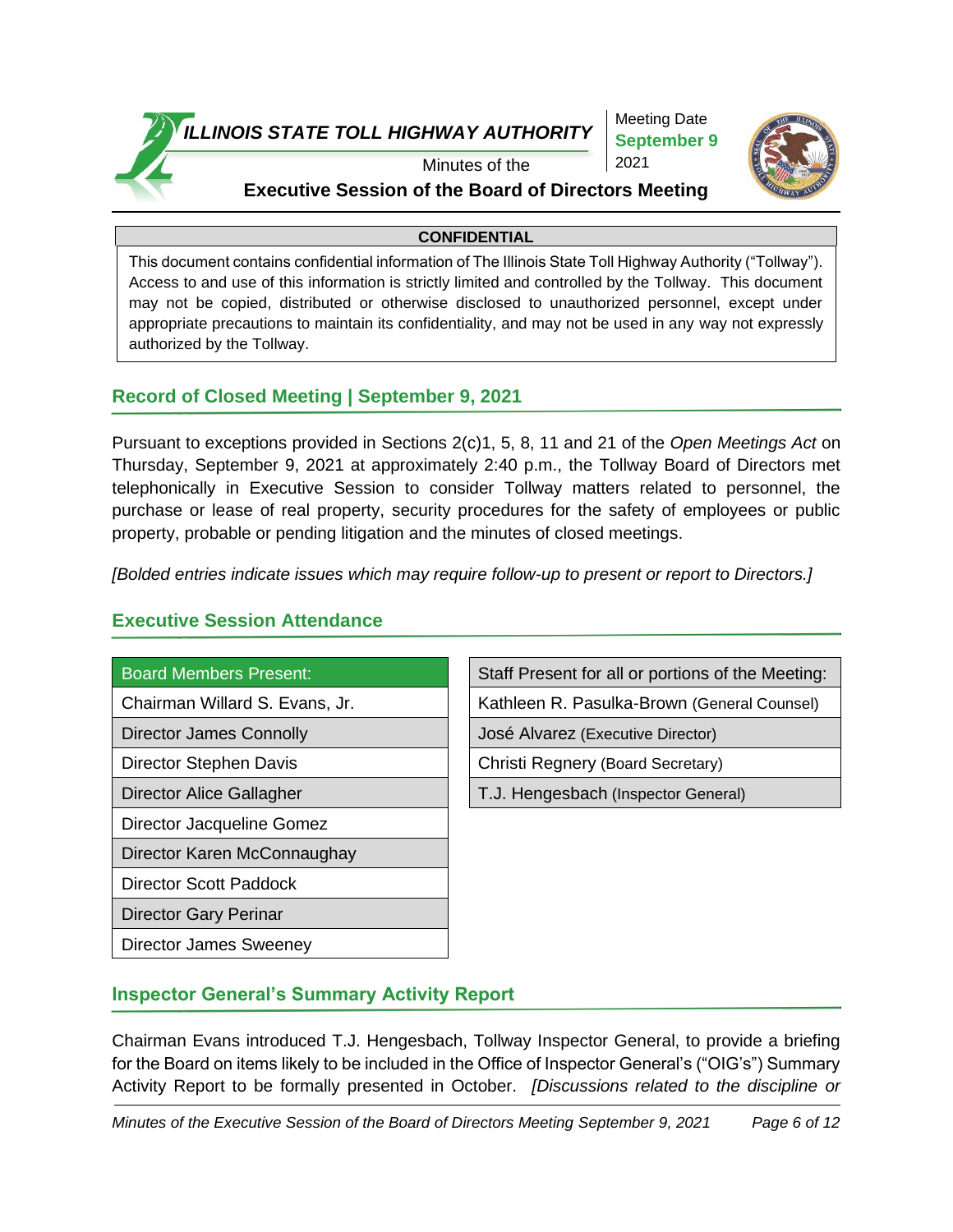Meeting Date **September 9** 2021



Minutes of the **Executive Session of the Board of Directors Meeting**

*performance of specific employees are redacted.]* the report for the period of March 1, 2021 to August 31, 2021 is being provided in Executive Session to allow Directors an opportunity to discuss personnel and security issues not appropriate for public session.

Mr. Hengesbach summarized a memo distributed to Board members detailing three OIG investigations that resulted in corrective or disciplinary personnel actions, ranging from employee discharge/termination to disciplinary action/management training.

*[Mr. Hengesbach departed the meeting at this time].*

# **Directors discussed the minutes of a closed session meeting**

Chairman Evans raised for consideration the Minutes of the Executive Session of the July 22, 2021 Board of Directors meeting and inquired whether there are any questions, concerns or requests for amendment. Hearing nothing, Chairman Evans advised the Board that action on the Minutes will occur upon return to the public session of the meeting.

# **Directors discussed land acquisition activities**

**Identification of Real Estate Parcels (Legal Item 3):** *[Discussions related to land acquisition are redacted.]*

# **Directors discussed pending or probable litigation**

*[Discussions related to litigation and litigation strategy are redacted.]* 

*[Discussion related to land acquisition and litigation strategy are redacted.]*

*[Discussions related to litigation and personnel matters are redacted.]*

**Directors discussed Tollway Amnesty Program**

*[Discussion related to information security procedures are redacted.]*

**Re-Enter Public Session**

There being no further Executive Session business, Chairman Evans entertained a motion to reenter the public session of the regular Board Meeting. Director Perinar made such a motion,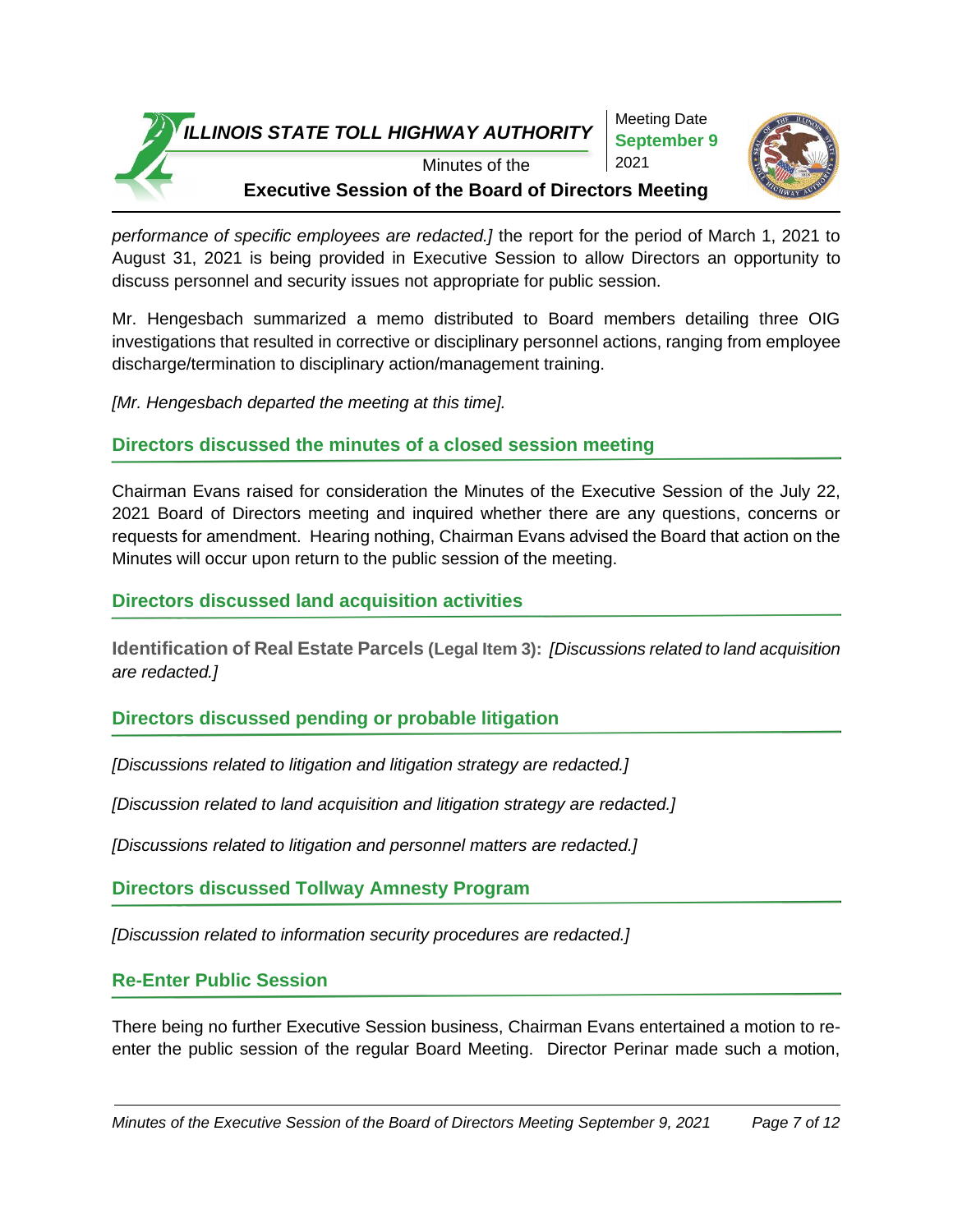

seconded by Director Connolly. Chairman Evans asked that the roll be called on the motion, the vote of yeas and nays being as follows:

Yeas: Director Perinar, Director Connolly, Director Davis, Director Gallagher, Director Gomez, Director McConnaughay, Director Paddock, Director Sweeney, Chairman Evans (9)

Nays: (0)

The motion PASSED.

The Executive Session concluded at approximately 3:22 p.m.

Minutes taken by: \_\_\_\_\_\_\_\_\_\_\_\_\_\_\_\_\_\_\_\_\_\_\_\_\_\_\_\_\_/s/ on original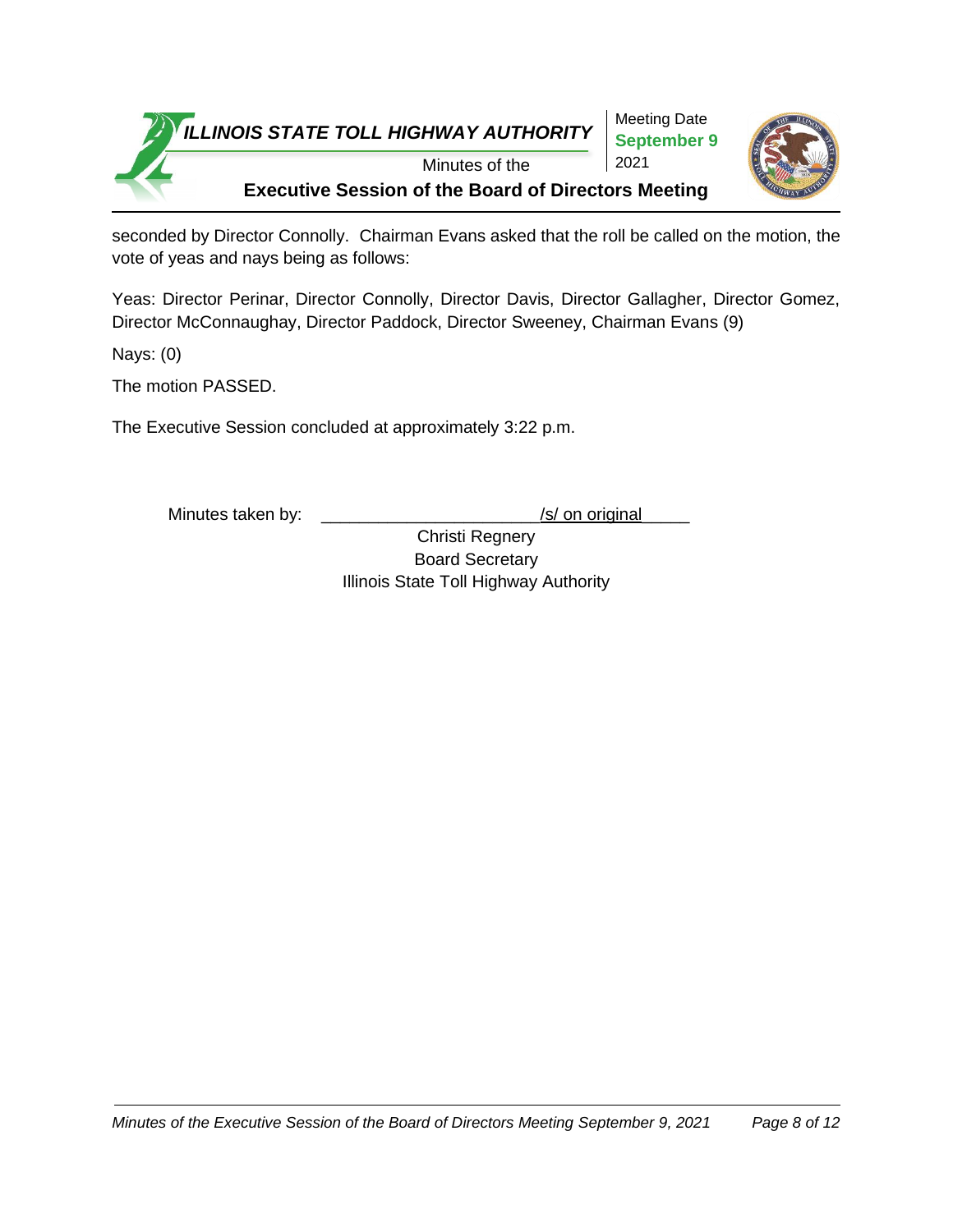

Meeting Date **October 21** 2021



# Minutes of the

# **Executive Session of the Board of Directors Meeting**

### **CONFIDENTIAL**

This document contains confidential information of The Illinois State Toll Highway Authority ("Tollway"). Access to and use of this information is strictly limited and controlled by the Tollway. This document may not be copied, distributed or otherwise disclosed to unauthorized personnel, except under appropriate precautions to maintain its confidentiality, and may not be used in any way not expressly authorized by the Tollway.

## **Record of Closed Meeting | October 21, 2021**

Pursuant to exceptions provided in Sections 2(c)11 and 21 of the *Open Meetings Act* on Thursday, October 21, 2021 at approximately 11:09 a.m., the Tollway Board of Directors met telephonically in Executive Session to consider Tollway matters related to probable or pending litigation and the minutes of closed meetings.

*[Bolded entries indicate issues which may require follow-up to present or report to Directors.]*

# **Executive Session Attendance**

Director Alice Gallagher

Director Jacqueline Gomez

Director Karen McConnaughay

Director Scott Paddock

Director Gary Perinar

Director James Sweeney

Board Members Present: Staff Present for all or portions of the Meeting:

Chairman Willard S. Evans, Jr. Kathleen R. Pasulka-Brown (General Counsel)

Director James Connolly **Connolly** José Alvarez (Executive Director)

Director Stephen Davis **Christi** Regnery (Board Secretary)

## **Directors discussed the minutes of a closed session meeting**

Chairman Evans raised for consideration the Minutes of the Executive Session of the September 9, 2021 Board of Directors meeting and inquired whether there are any questions, concerns or requests for amendment. Hearing nothing, Chairman Evans advised the Board that action on the Minutes will occur upon return to the public session of the meeting.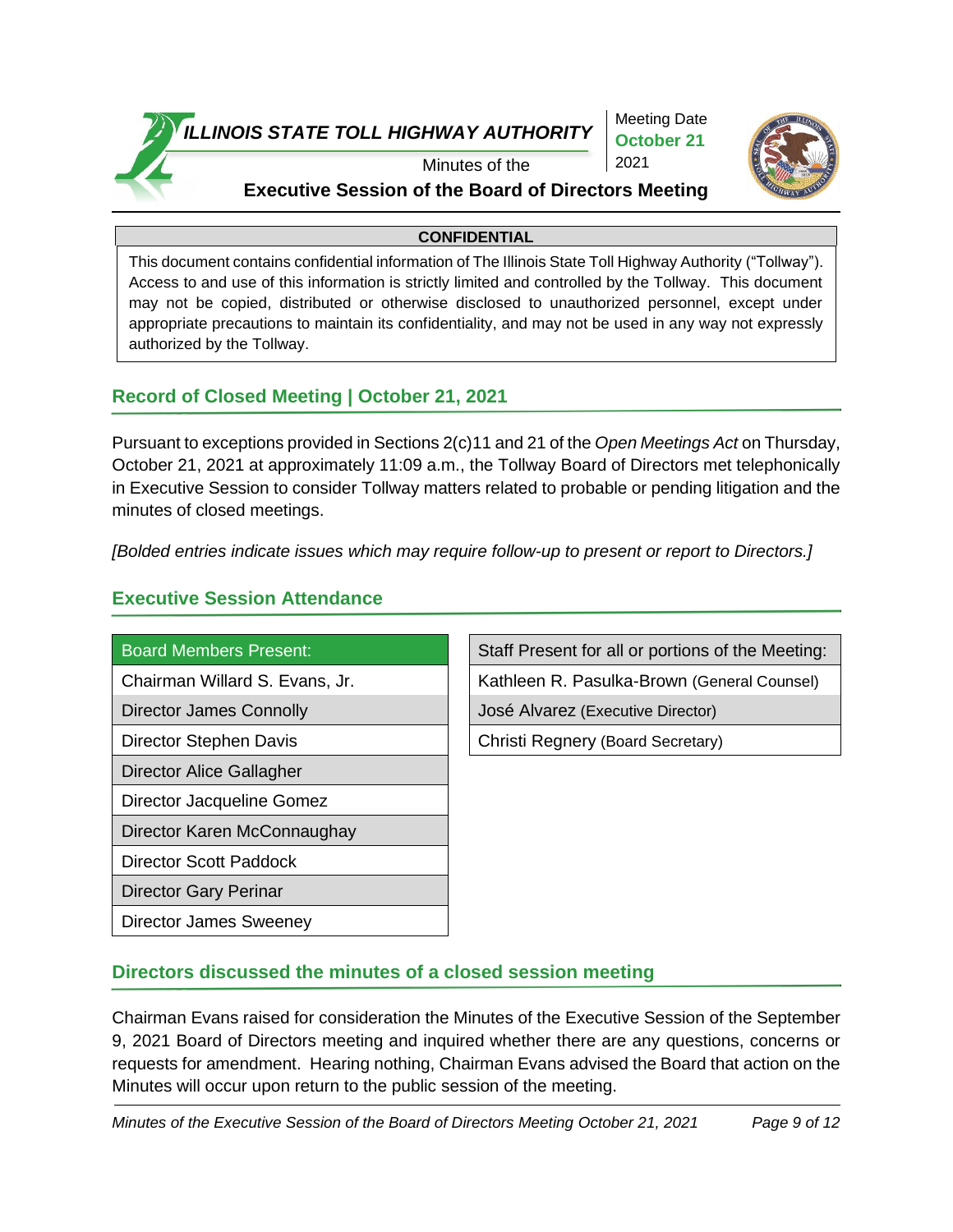

Meeting Date **October 21** 2021



**Executive Session of the Board of Directors Meeting**

**Directors discussed pending or probable litigation**

*[Discussions related to litigation and personnel matters are redacted.]*

*[Discussions related to litigation and litigation strategy are redacted.]*

# **Directors discussed a pilot program**

*[Discussion related to information security procedures are redacted.]*

# **Re-Enter Public Session**

There being no further Executive Session business, Chairman Evans entertained a motion to reenter the public session of the regular Board Meeting. Director Perinar made such a motion, seconded by Director Connolly. Chairman Evans asked that the roll be called on the motion, the vote of yeas and nays being as follows:

Yeas: Director Perinar, Director Connolly, Director Davis, Director Gallagher, Director Gomez, Director McConnaughay, Director Paddock, Director Sweeney, Chairman Evans (9)

Nays: (0)

The motion PASSED.

The Executive Session concluded at approximately 11:46 a.m.

Minutes taken by: \_\_\_\_\_\_\_\_\_\_\_\_\_\_\_\_\_\_\_\_\_\_\_\_\_\_\_\_\_\_\_\_\_\_/s/ on original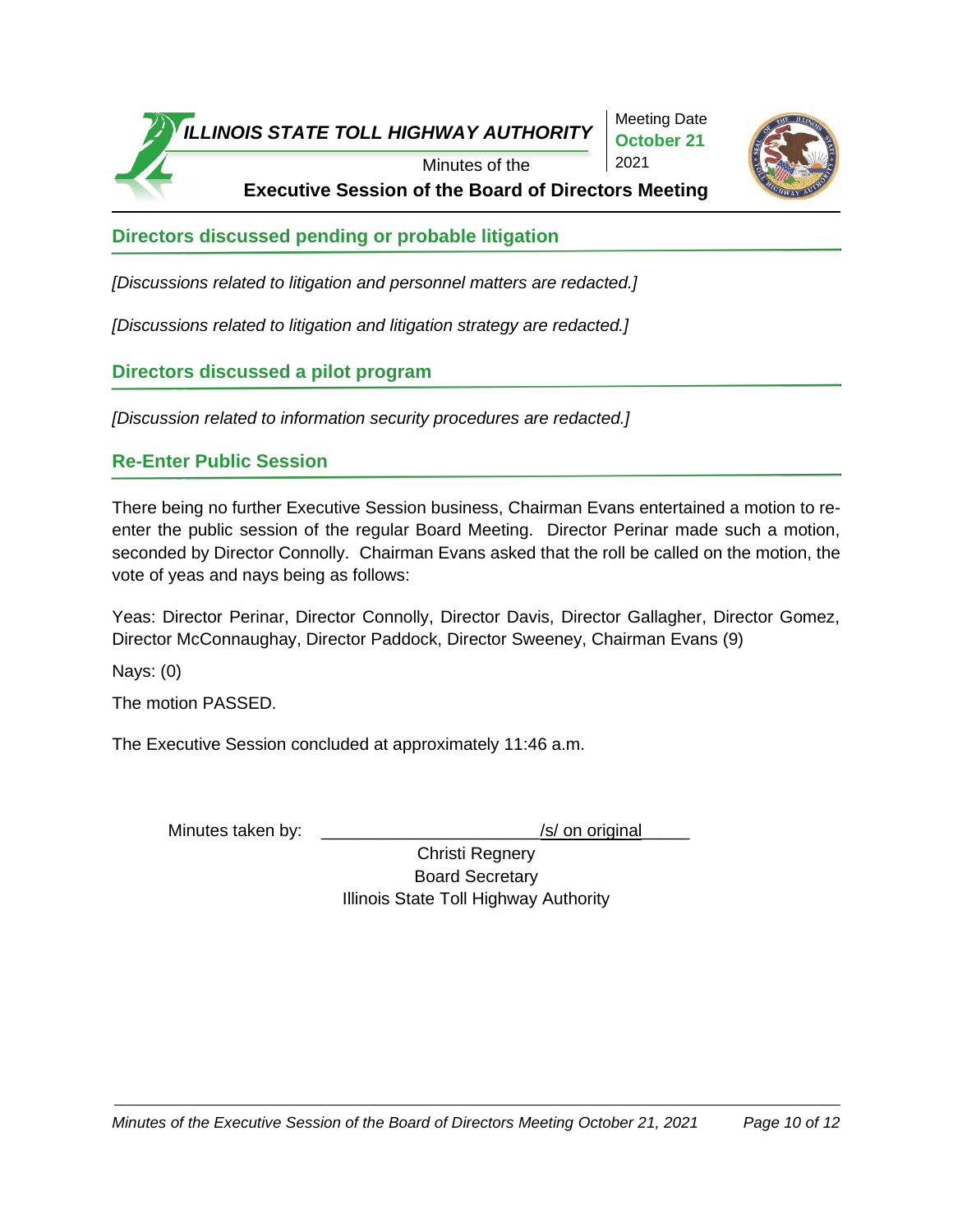

Meeting Date **November 2** 2021



### Minutes of the **Executive Session of the Board of Directors Meeting**

### **CONFIDENTIAL**

This document contains confidential information of The Illinois State Toll Highway Authority ("Tollway"). Access to and use of this information is strictly limited and controlled by the Tollway. This document may not be copied, distributed or otherwise disclosed to unauthorized personnel, except under appropriate precautions to maintain its confidentiality, and may not be used in any way not expressly authorized by the Tollway.

### **Record of Closed Meeting | November 2, 2021**

Pursuant to exceptions provided in Sections 2(c)1 and 11 of the *Open Meetings Act* on Tuesday, November 2, 2021 at approximately 8:25 a.m., the Tollway Board of Directors met in Executive Session to consider Tollway matters related to personnel and probable or pending litigation.

*[Bolded entries indicate issues which may require follow-up to present or report to Directors.]*

## **Executive Session Attendance**

Director Karen McConnaughay

Director Scott Paddock

Director James Sweeney

Board Members Present: Staff Present for portions of the Meeting:

Chairman Willard S. Evans, Jr. Kathleen R. Pasulka-Brown (General Counsel)

Director James Connolly **José Alvarez (Executive Director)** 

Director Stephen Davis Shaun Farmer (Chief Internal Auditor)

Director Alice Gallagher Christi Regnery (Board Secretary)

Director Jacqueline Gomez T.J. Hengesbach (Inspector General)

[*All staff departed the meeting at this time.*]

**Directors discussed personnel matters**

*[Discussions related to personnel matters are redacted.]*

**Directors discussed pending or probable litigation**